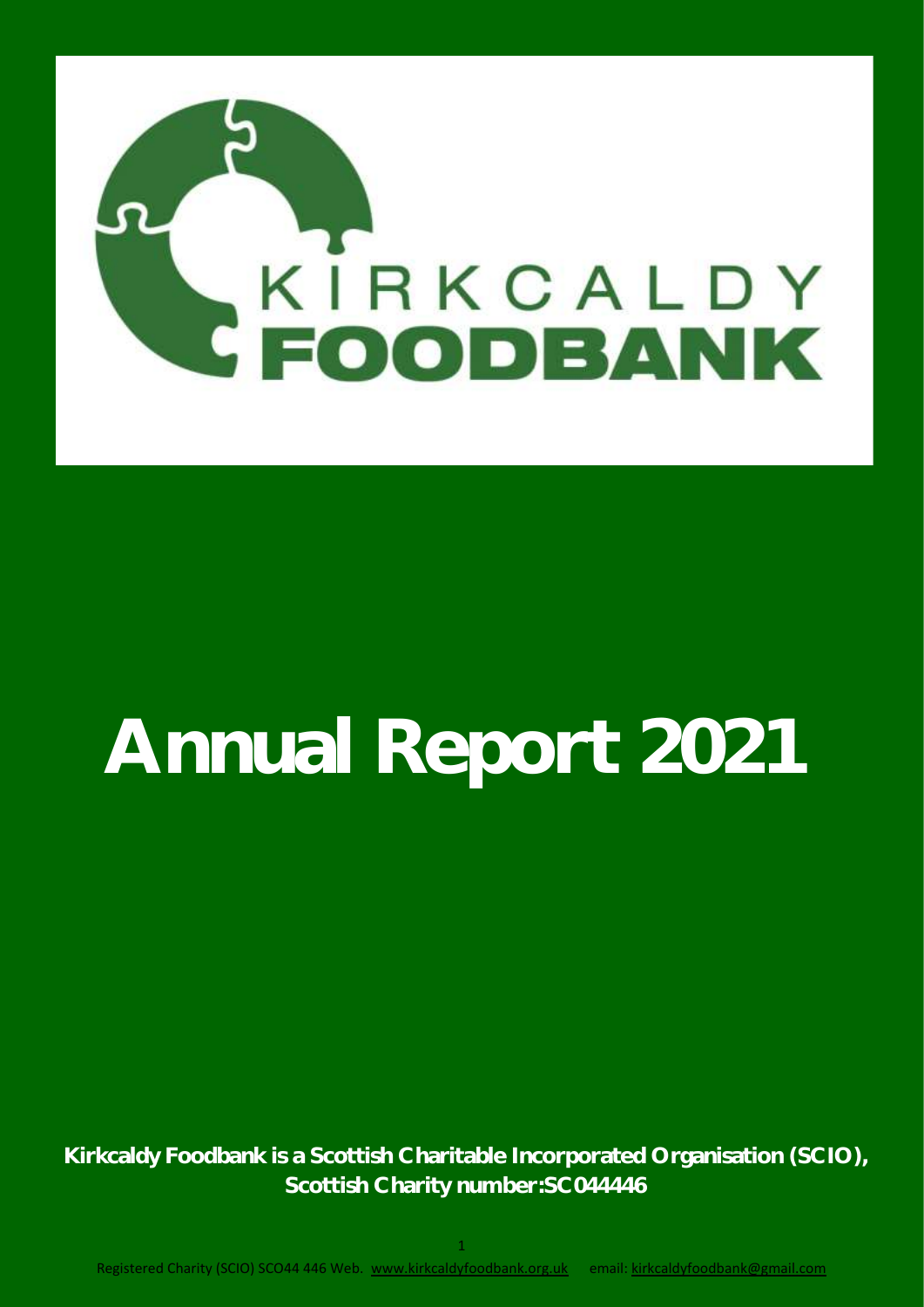### **Report from our Chair, Joyce Leggate**

The signs of Spring are all around us as we look forward to our  $8<sup>th</sup>$  AGM and the challenges of providing a service to those in need in our community continue. Now more than ever we



need to look hard to any signs of hope and optimism while the world is in such crisis. Demand for support continues to grow. There are so many external factors that we cannot influence although where we have a voice, it is heard loudly and frequently.

There is a war raging in Europe which will impact us as food prices escalate as the world's largest grain producer fights for survival, fuel prices are escalating and this impacts on every item we have to purchase as well and the cost of heating our homes.

There is so much poverty around and we as a Foodbank work so hard to try and mitigate the impact on the poorest in our society.

We are blessed with an army of dedicated volunteers who each does so much for the Foodbank in their own individual way. We are so well supported by the local community who, no matter the struggles they face, still donate so generously to Kirkcaldy Foodbank. We have a dedicated team progressing funding opportunities from many different sources.

The past 2 years have brought us many challenges and these are not over.

We are slowly emerging from the worst pandemic in our living memory and I am so proud of everything Kirkcaldy Foodbank achieved during this time. We closed the doors for one day only and then opened our doors to all those in need. We also kept our volunteers and clients safe by enforcing hand hygiene, mask wearing , social distancing and I am delighted to report that there was not one single case of transmission of the virus within our premises.

Looking ahead we are actively engaging with many agencies as we try to address the enormous issues **Photo of fresh fruit and vegetables at** 



**Viewforth**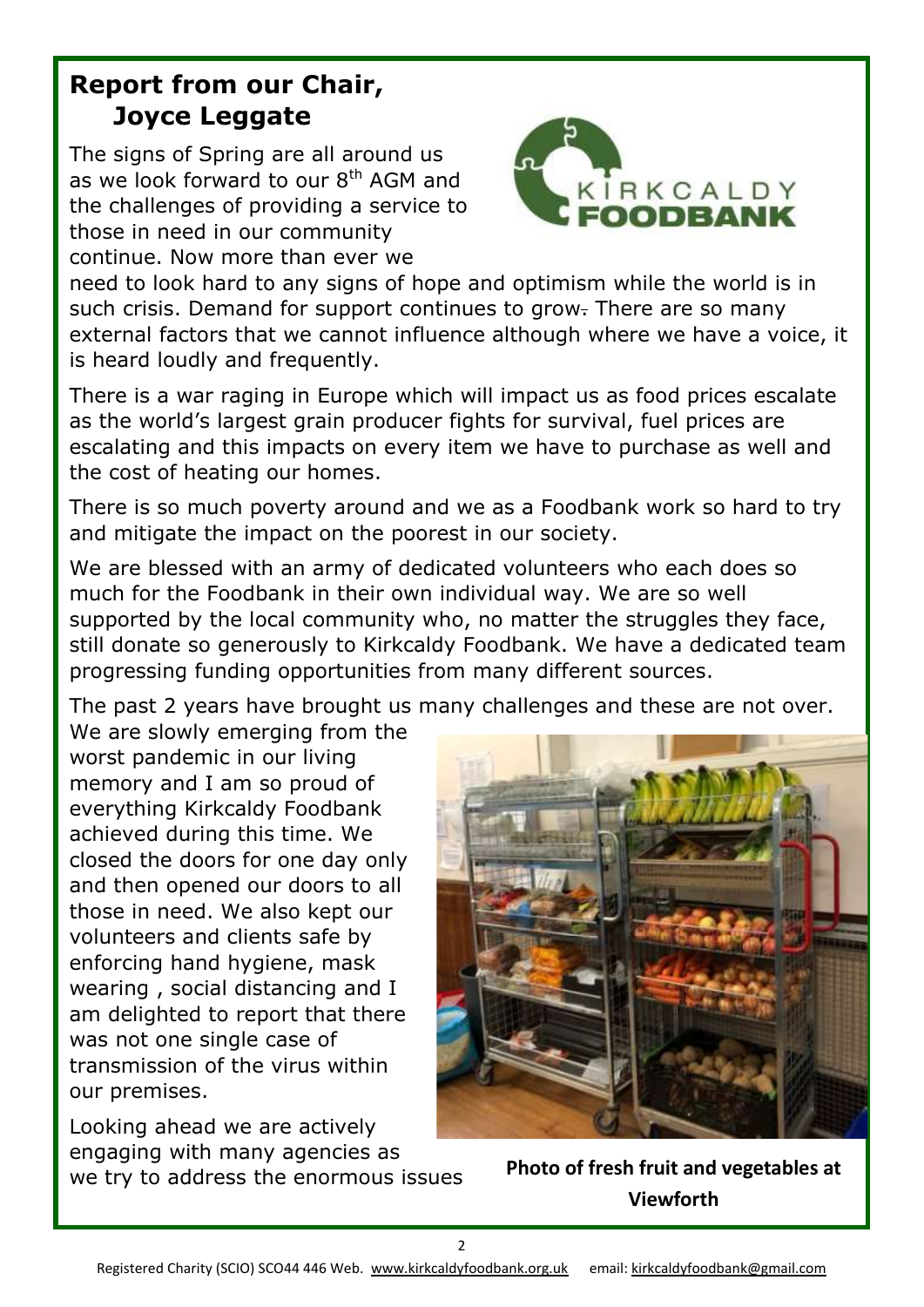facing the most disadvantaged in society. Through the auspices of the Independent Food Aid Network we lobby politicians both local and national from prospective local councillors to the prime Minister and Chancellor of the Exchequer, and keep food poverty in the headlines of all the national



newspapers, TV and radio.

We are working in partnership with Fife Council, Citizens Advice and Rights, Fife and Greener Kirkcaldy to offer "wrap round" support to help households to maximise their income and build resilience for the future.

Despite the challenges we have faced we have come through them stronger and more determined than ever that there should be more equality and we hope that the Governments "levelling up" approach brings sustained improvement in to the lives of the people we see.

My grateful thanks go to Dysart St

Clair Church for the use of their premises at Viewforth Hall, Linton Lane Centre who have been amazing since we started operating out of that venue 7 years ago, Fife Voluntary Action who rent us space and the Salvation Army who give us premises in Burntisland. My thanks go also to the many, many people who support us—both those known to us and the many anonymous donors who set up monthly standing orders of cash, donate in supermarket trolleys, fundraise in so many ways for the foodbank and do this for people they do not know and will never meet.

This is my last year as Chair and my final report and it has been an honour to guide this organisation, with the endless support of the Board of Trustees, for the past 4 years. I will be handing the position over in the knowledge that, thanks to the strong team of supporters and volunteers that we have, Kirkcaldy Foodbank will be well placed to continue to serve the needs of the local community as we face uncertain times ahead. I will however, remain as a volunteer and board member and be honoured to say I support Kirkcaldy Foodbank.

Joyce

Joyce Leggate Chair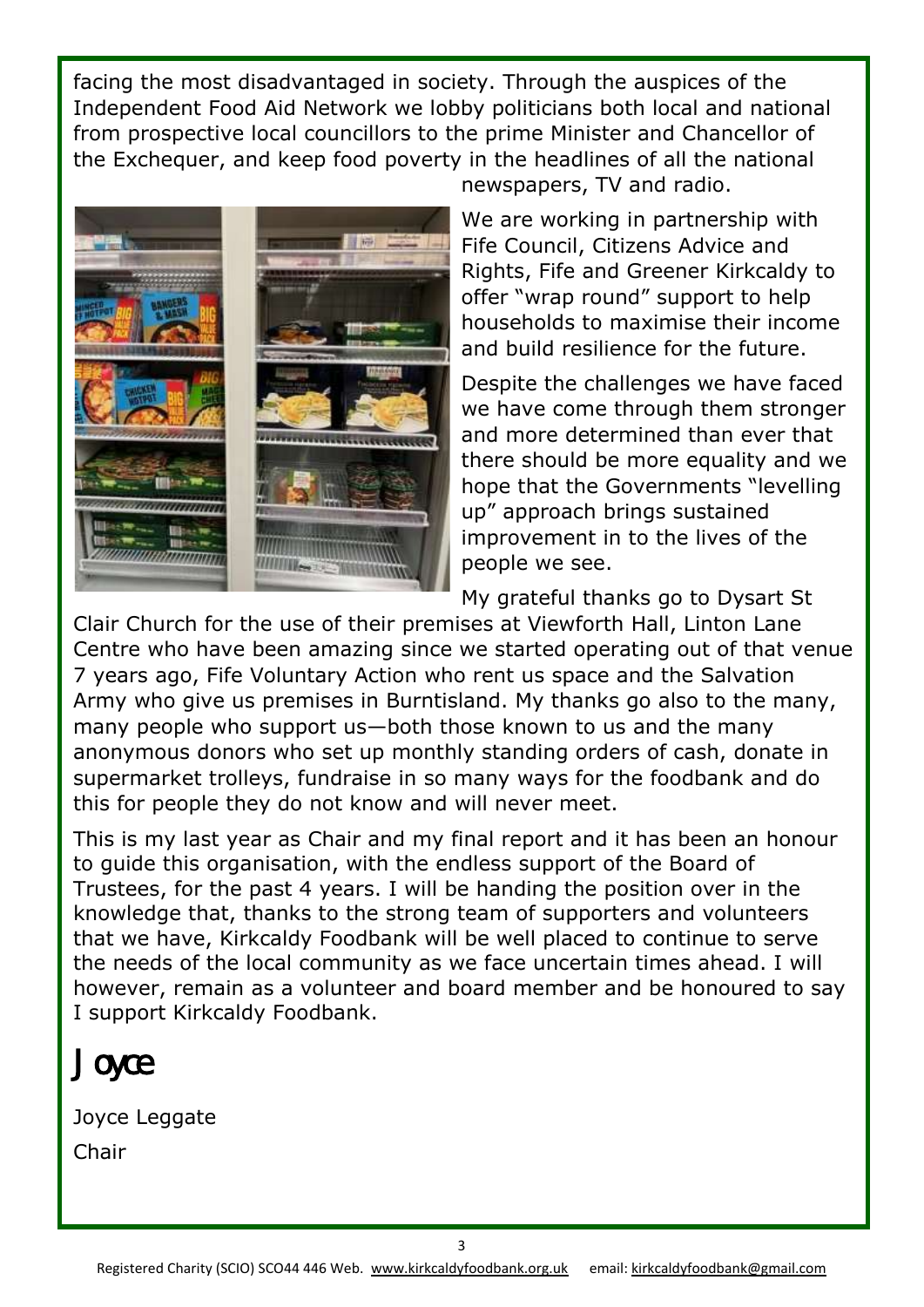### **Trustees' Annual Report 2021**

The purpose of Kirkcaldy Foodbank is to address food poverty in the Kirkcaldy area, seeking to provide food to those in need, the advancement of citizenship and community development, and the relief of those in need.

#### **How did we do in 2021?**

Looking back on 2021 and considering our purpose, there are some important activities and achievements to focus on:

- Throughout the periods of the most severe lockdown we remained open for visits in person.
- We have been able to increase the amount of fresh fruit, vegetables and dairy products that we give out. We have also provided frozen ready-meals and other frozen food.
- We developed new partnerships with both Fife Council's Community Development Team (CD Team) and Citizens Advice and Rights Fife (CARF). This led to CD Team and CARF workers being based in some of distribution centres, able to provide direct support to our clients.
- In April 2021 we started recording the number of adults and children who were receiving our food parcels. Between April and December 36% of the total number receiving food were children.
- Many people only require to use our foodbank for a short-term crisis: in 2021, 72% of our clients visited only 5 times or less. However, we have a very small number of clients (less than 2% of the total number) who visited on average at least once a week in 2021.
- 2020 seemed to be an exceptional year, with particularly high need for food in the 3 months of the initial lockdown period. However, in 2021 we had only 2% less visits than in 2020. Since June 2021 there is a clear upward trend in the number of visits—a trend that has sadly only got worse in 2022.
- In 2021:
	- we had 13809 visits to the foodbank
	- we gave out 5417 family sized parcels
	- we gave out food for 300 357 meals
- We have been active members of the Independent Food Aid Network (IFAN), contributing our data and experience to their work lobbying both UK and Scottish governments.
- Despite the challenges of continuing to provide food directly to our clients throughout the pandemic, we're not aware of anyone who contracted Covid whilst in our premises.
- We have over 140 volunteers regularly involved in many different aspects of the Foodbank's operations.
- We have continued our close working relationship with Fife Council's Community Payback Team, who provided us with vital logistical support.
- Through partnership with the Cottage Family Centre and their work with Amazon, we are able to work with The Big Hoose Project and access both food and toiletries for our clients.
- We carried out a review of the governance of the foodbank using the Good Governance Checkup produced by the Scottish Council for Voluntary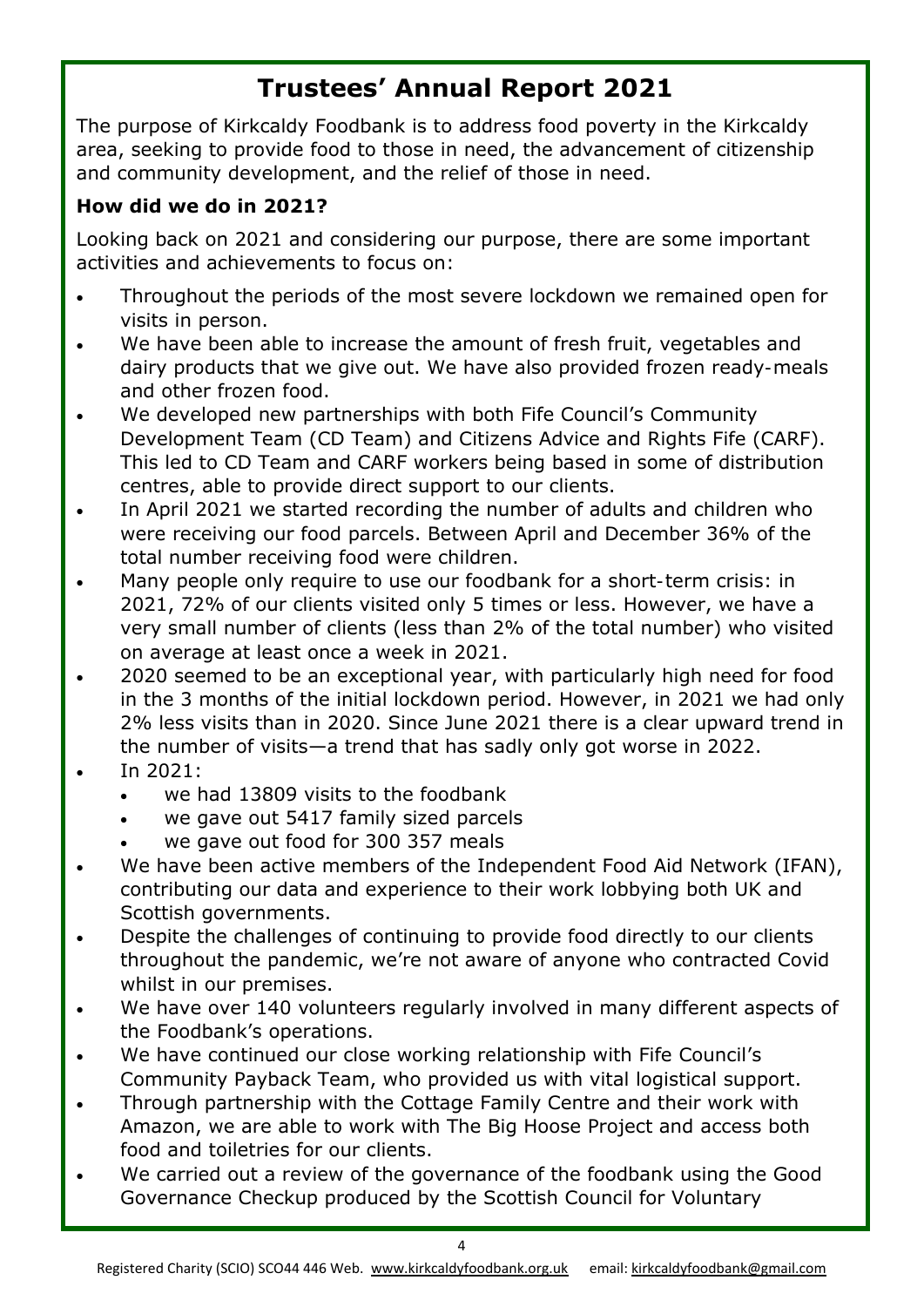Organisations. Whilst it showed that we are already doing much of what's required for good governance, we identified a number of actions we required to take, including reviewing our purpose as a charity, developing a code of conduct for our trustees, developing a recruitment and induction process for new trustees and changing the format of our annual report.

#### **Financial Report**

Looking at our finances in 2021, there are a few things to highlight:

- Income fell substantially in 2021, from approximately £303,000 to £150,000.
- When grant funding is excluded from the totals the figures are from £215,000 to £141,000.
- So even in the second vear of a pandemic we received £141,000 from our many, many supporters. Thank you to each and every person who contributed to this total.
- While income fell expenditure increased from around £142,500 to £198,500.
- Our spending on food increased by almost £61,000. This is an increase of almost 50%.
- We spent over £186,000 on food this is 94% of our total expenditure.
- We are extremely proud that this Foodbank is run completely by volunteers, we spend nothing on wages or personal expenses.

A great big thank you to all the volunteers who have kept this wonderful organisation going through the toughest of times. Only you know how hard this has been.

#### **Formal information**

Kirkcaldy Foodbank is a registered Scottish Charity (OSCR) - Number SC044446. Our contact address is Viewforth Church Hall, Viewforth Terrace, KIRKCALDY KY1 3BW.

Our trustees are:

Joyce Leggate - Chair

Neill Mitchell - Vice-Chair

George Wilcock - Secretary

Kathleen Henderson - Treasurer

Angela Campbell, Ian Campbell, Thelma Duncan, Paula Hutchison, Maura Lee, Kenneth Mowbray, Brigitte Sweeney, Grace Kinsella and Liz Gavin (Brigitte, Grace and Liz were trustees from September 2021). (Sheila Morris was a trustee during 2021 but resigned in January 2022).

Trustees are appointed in accordance with the Foodbank's constitution.

This report and the account of Kirkcaldy Foodbank for 2021 were approved by the Trustees on 21 April 2022 and signed on their behalf by:

Joyce Leggate

Joyce Leggate, Chair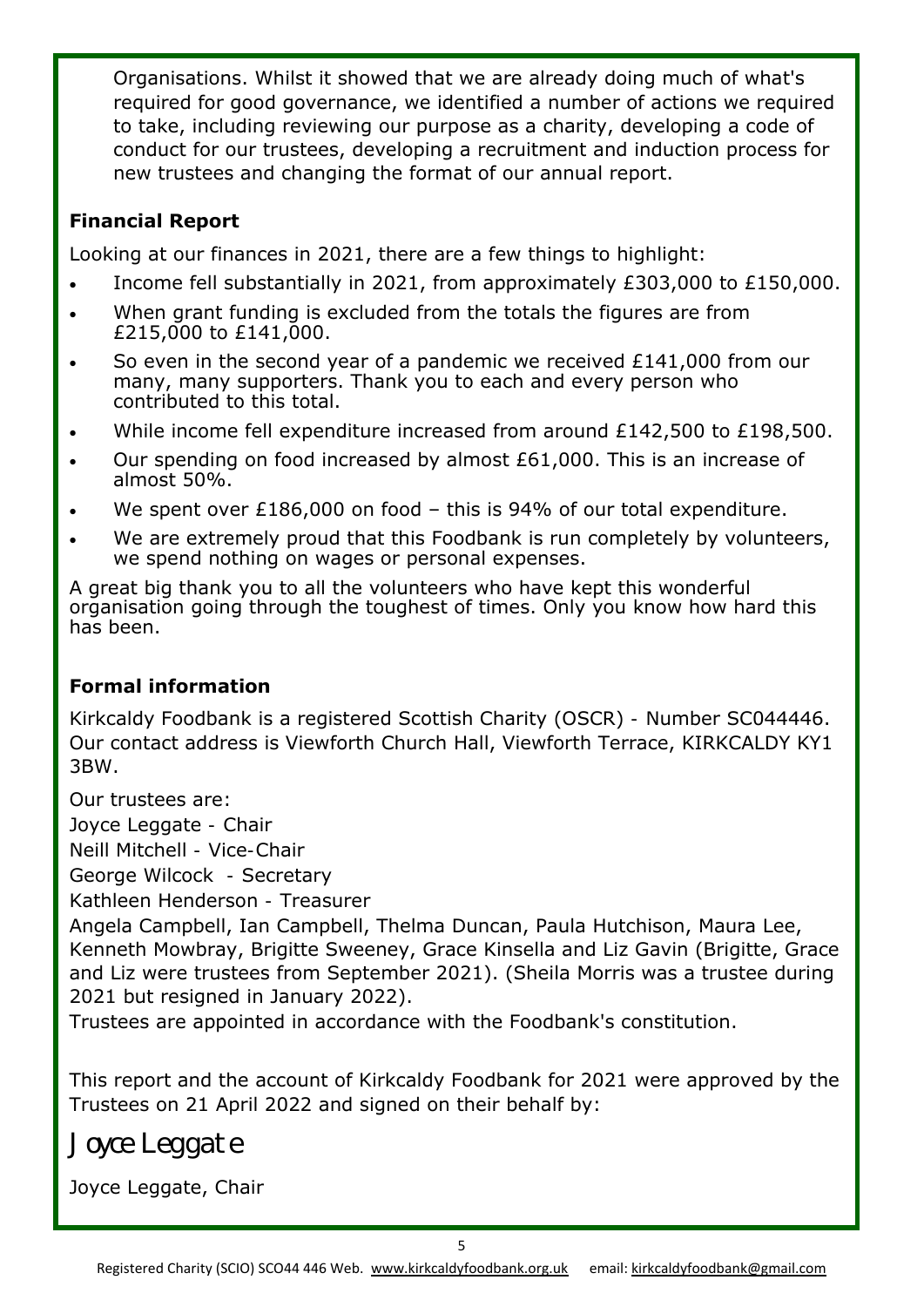#### **Statement of Income & Expenditure**

| <b>INCOME</b>                       | 2020       | 2021       |
|-------------------------------------|------------|------------|
| <b>Surplus from Previous Year</b>   | 39,260.10  | 200,170.56 |
| <b>Voluntary Income</b>             |            |            |
| <b>Faith Groups</b>                 | 7,235.00   | 3,461.00   |
| <b>Businesses</b>                   | 40,037.60  | 31,473.51  |
| <b>Schools &amp; Colleges</b>       | 3,497.00   | 678.42     |
| <b>Charities Aid Foundation</b>     | 6,283.69   | 3,450.00   |
| Individuals                         | 60,269.79  | 51,890.74  |
| <b>Community Groups</b>             | 18,084.74  | 11,809.75  |
| Just Giving                         | 35,800.02  | 23,589.95  |
| <b>Gift Aid</b>                     | 3,737.43   | 4,503.41   |
| Payroll Giving                      | 128.00     | 153.60     |
| Foodbank Lotto                      | 920.00     | 900.00     |
| <b>Charity Awards</b>               | 24,845.93  | 3,100.00   |
| <b>Fund Raising</b>                 |            |            |
| <b>Fund Raising Events</b>          | 10,813.76  | 3,104.72   |
| <b>Collection Tins</b>              | 3,492.77   | 2,946.60   |
| <b>Grant Funding</b>                |            |            |
| Fife Council Grant Funding          | 10,000.00  | 4,800.00   |
| <b>ICF Funding Award</b>            | 17,839.40  | 3,919.00   |
| <b>Supporting Communities Fund</b>  | 35,540.00  |            |
| Wellbeing Fund                      | 24,900.00  |            |
| <b>Total Income</b>                 | 342,685.23 | 149,780.70 |
| <b>EXPENDITURE</b>                  |            |            |
| <b>Stationery &amp; Printing</b>    | 1,664.16   | 0.00       |
| Equipment                           | 8,408.79   | 2,105.08   |
| Utilities/Consumables               | 2,407.81   | 4,913.68   |
| Food Purchase                       | 125,177.82 | 186,112.53 |
| <b>Bank Charges</b>                 | 63.28      | 27.20      |
| Just Giving                         | 331.20     | 561.60     |
| Rent                                | 3,693.56   | 3,960.40   |
| Lotto Prize                         | 345.85     | 262.50     |
| <b>Emergency Fuel payments</b>      | 422.20     | 541.00     |
| <b>Total Expenditure</b>            | 142,514.67 | 198,483.99 |
| <b>Surplus/Deficit for the year</b> | 200,170.56 | 151,467.27 |

Registered Charity (SCIO) SCO44 446 Web. [www.kirkcaldyfoodbank.org.uk](http://www.kirkcaldyfoodbank.org.uk) email: [kirkcaldyfoodbank@gmail.com](mailto:kirkcaldyfoodbank@gmail.com)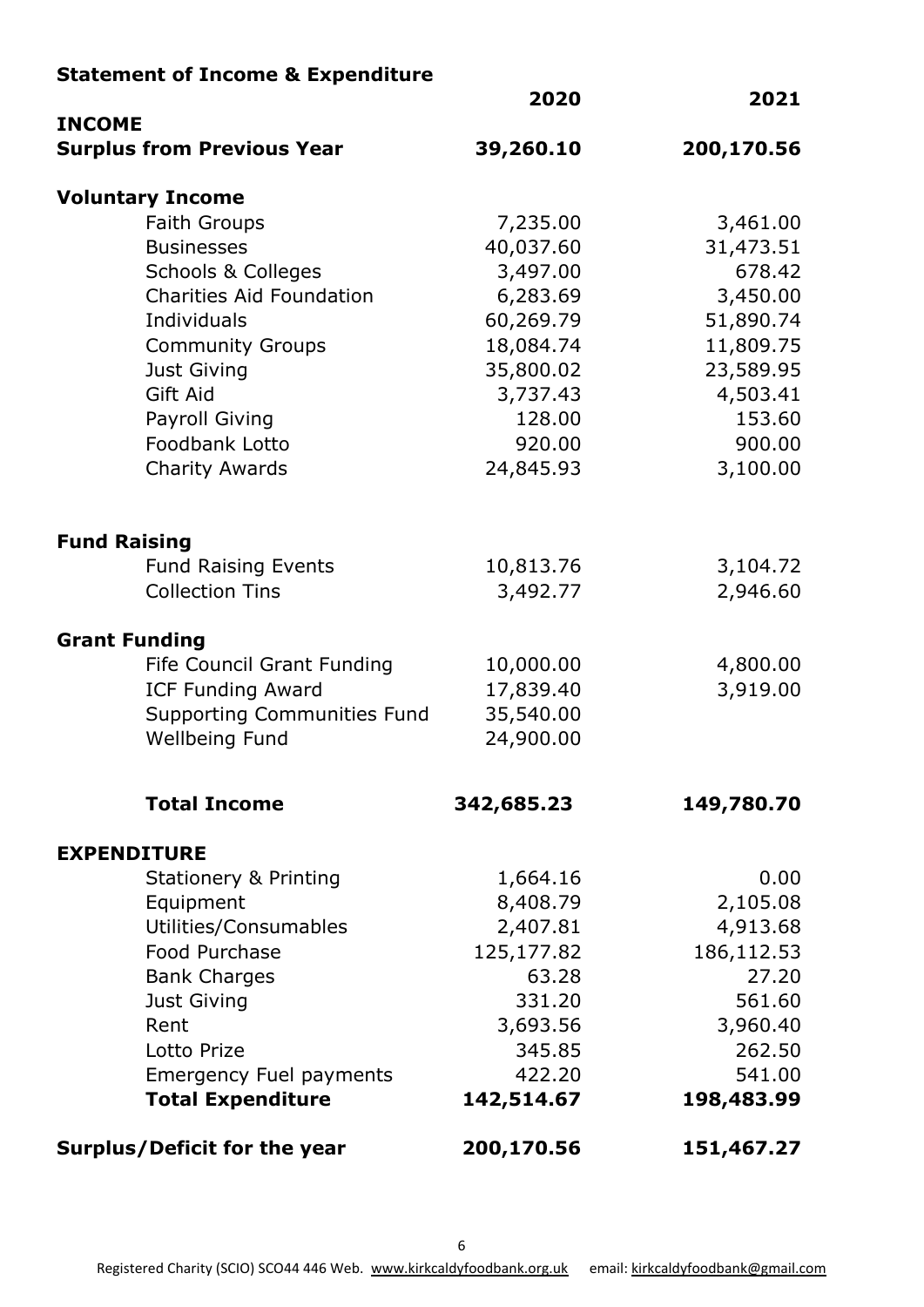| Represented by:                                                            |            |            |
|----------------------------------------------------------------------------|------------|------------|
| <b>Unrestricted Funding</b>                                                |            |            |
| Cash on hand                                                               | 2,434.97   | 4,359.30   |
| <b>Gift Cards</b>                                                          | 410.00     | 627.90     |
| Funds in Bank                                                              | 197,325.59 | 146,480.07 |
| <b>Total Unrestricted Funding</b>                                          | 200,170.56 | 151,467.27 |
| <b>Restricted Funding</b><br>Funds at bank - Fife Council<br>Grant funding |            |            |
| Funds at Bank Emergency Fuel                                               |            |            |
| Cash on Hand - Emergency Fuel                                              |            |            |
| <b>Total Restricted Funding</b>                                            |            |            |
| <b>Total Funding</b>                                                       | 200,170.56 | 151,467.27 |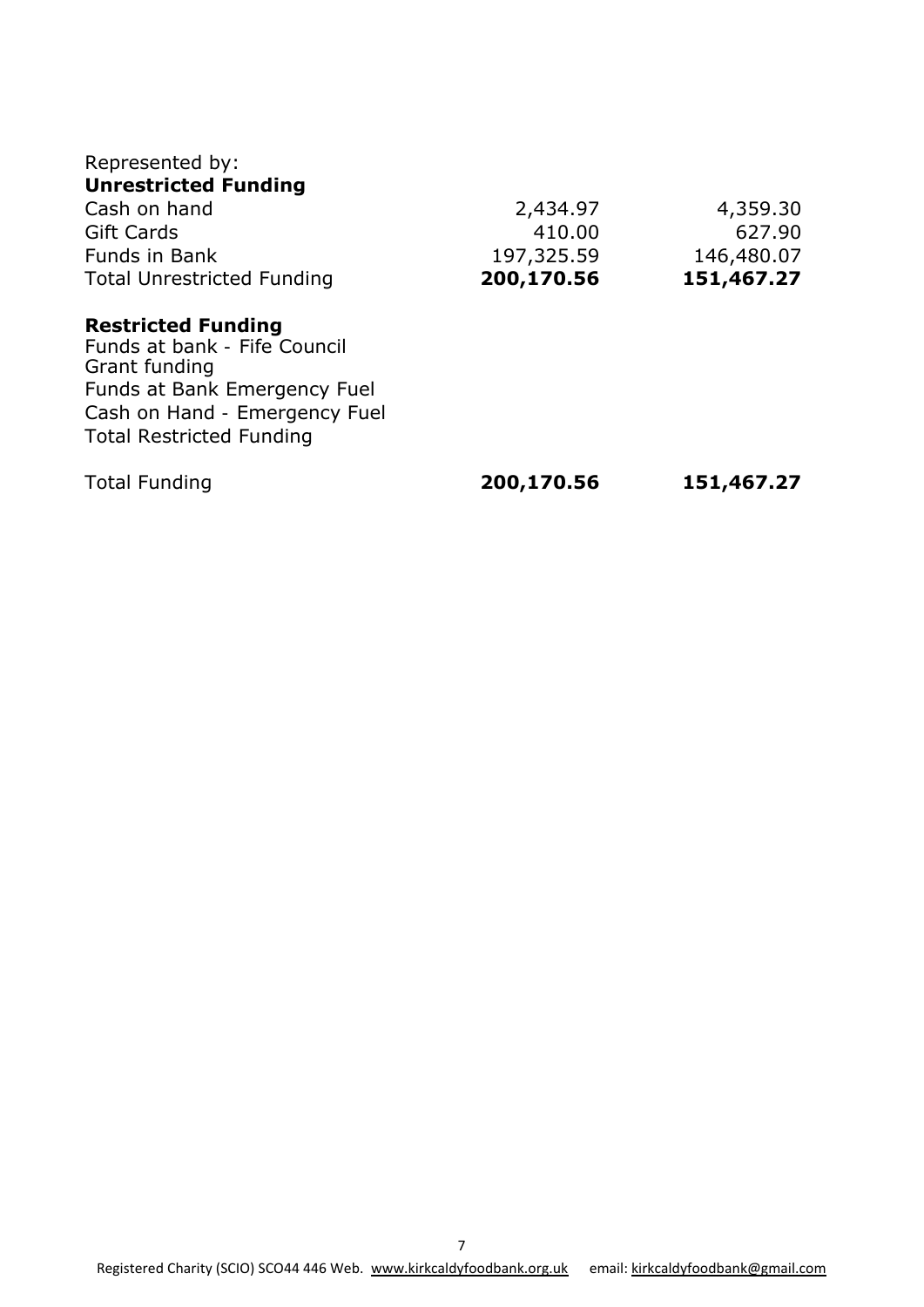#### **Independent Examiner's Report to the Trustees of Kirkcaldy Foodbank**

I report on the financial statements of Kirkcaldy Foodbank (Scottish Charity No. SC044446) for the year ended 31st December 2021 which are set out on page 3.

#### **Respective Responsibilities of Trustees and Examiner**

The Kirkcaldy Foodbank's Trustees are responsible for the preparation of the accounts in accordance with the terms of the Charities and Trustee Investment (Scotland) Act 2005 and the Charities Accounts (Scotland) Regulations 2006. The Kirkcaldy Foodbank's Trustees consider that the audit requirement of Regulation 10(1) (d) of the 2006 Accounts Regulations does not apply. It is my responsibility to examine the accounts as required under section 44(1) ( c) of the Act and to state whether particular matters have come to my attention.

#### **Basis of Independent Examiner's Statement**

My examination is carried out in accordance with the Regulation 11 of the Charities Accounts (Scotland) Regulations 2006. An examination includes a review of the accounting records kept by the Kirkcaldy Foodbank and a comparison of the accounts presented with those records. It also includes consideration of any unusual items or disclosures in the accounts, and seeks explanations from the Trustees concerning any such matters. The procedures undertaken do not provide all the evidence that would be required in an audit and, consequently, I do not express an audit opinion on the accounts.

#### **Independent Examiner's Statement**

In the course of my examination, no matter has come to my attention:

- 1 which gives me reasonable cause to believe that in any material respect the requirements:
	- **.**to keep accounting records in accordance with section 44(1) (a) of the 2005 Act and Regulation 4 of the 2006 Accounts Regulations, and
	- **.**to prepare accounts which accord with the accounting records and comply with Regulation 9 of the 2006 Accounts Regulations

have not been met, or

2 to which, in my opinion, attention should be drawn in order to enable a proper understanding of the accounts to be reached.

Date  $12/4/22$ 

Auditors details here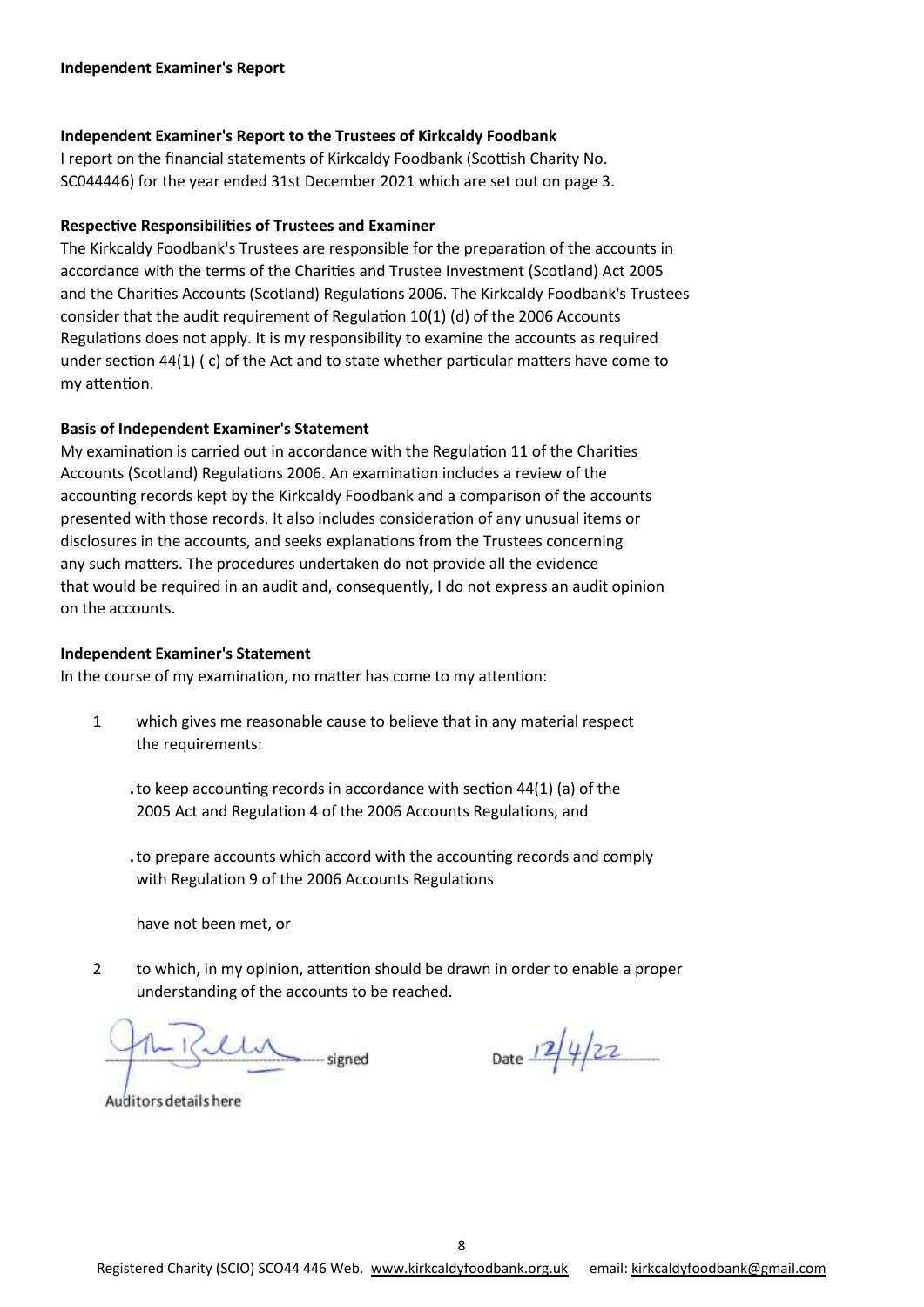### **2021: our year in numbers**

## **£15,500**

**We spent an average of £15,500 every month on food**



**72% of our clients visited 5 times or less in 2020**

## **2000**

**Over 2000 individuals had to use our Foodbank in 2021**

**1151**

**We had an average of 1151 visits every month in 2021**

**36%** 

## **children**

**Since April 2021, 36% of those receiving food from us were children**



**140**

**We had more than 140 active volunteers**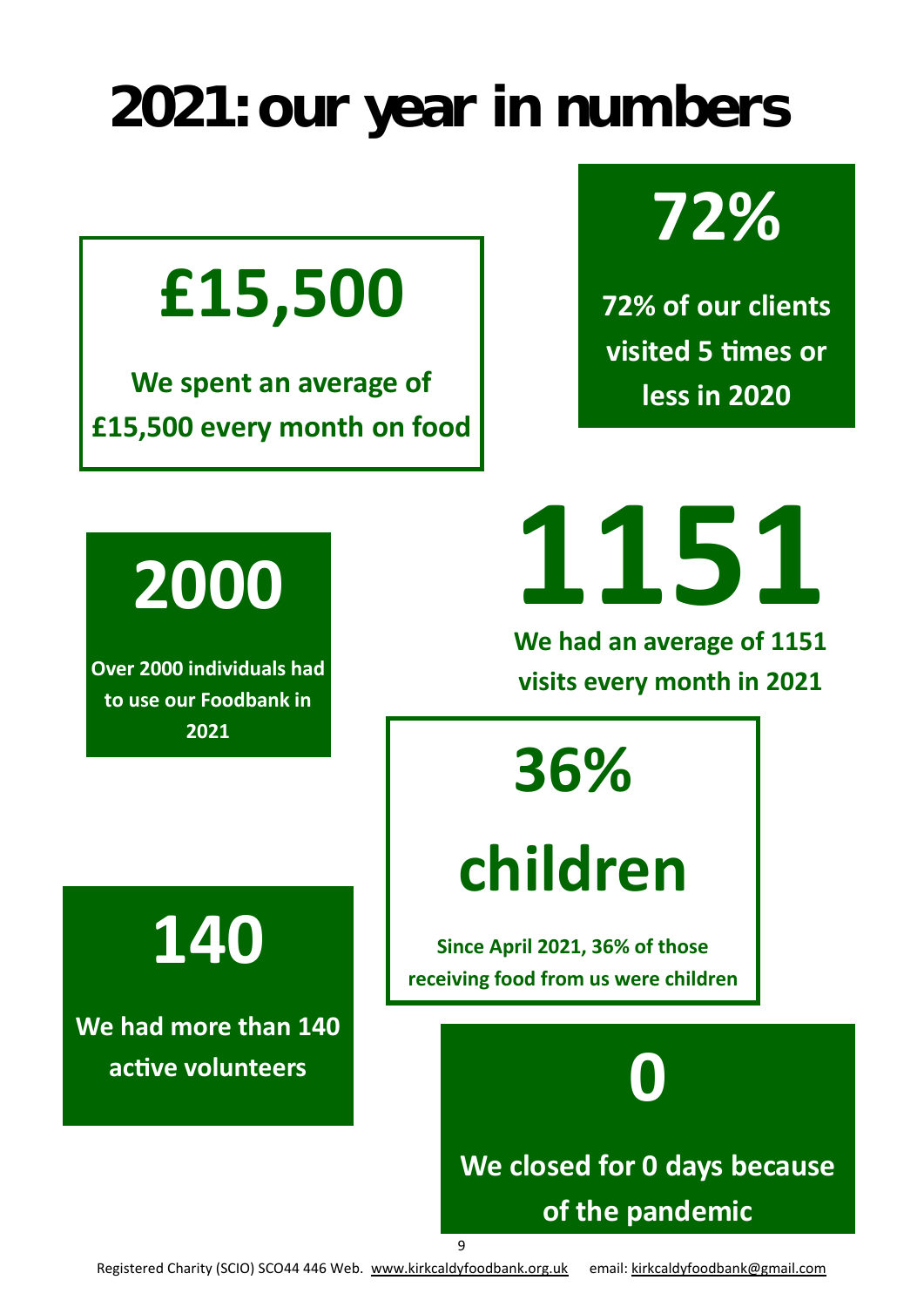### **2021: our year in data**

*Graph showing number of visits in 2020 and 2021*



*Graph showing the different parcel sizes given out in 2020 and 2021*



Registered Charity (SCIO) SCO44 446 Web. [www.kirkcaldyfoodbank.org.uk](http://www.kirkcaldyfoodbank.org.uk) email: [kirkcaldyfoodbank@gmail.com](mailto:kirkcaldyfoodbank@gmail.com)